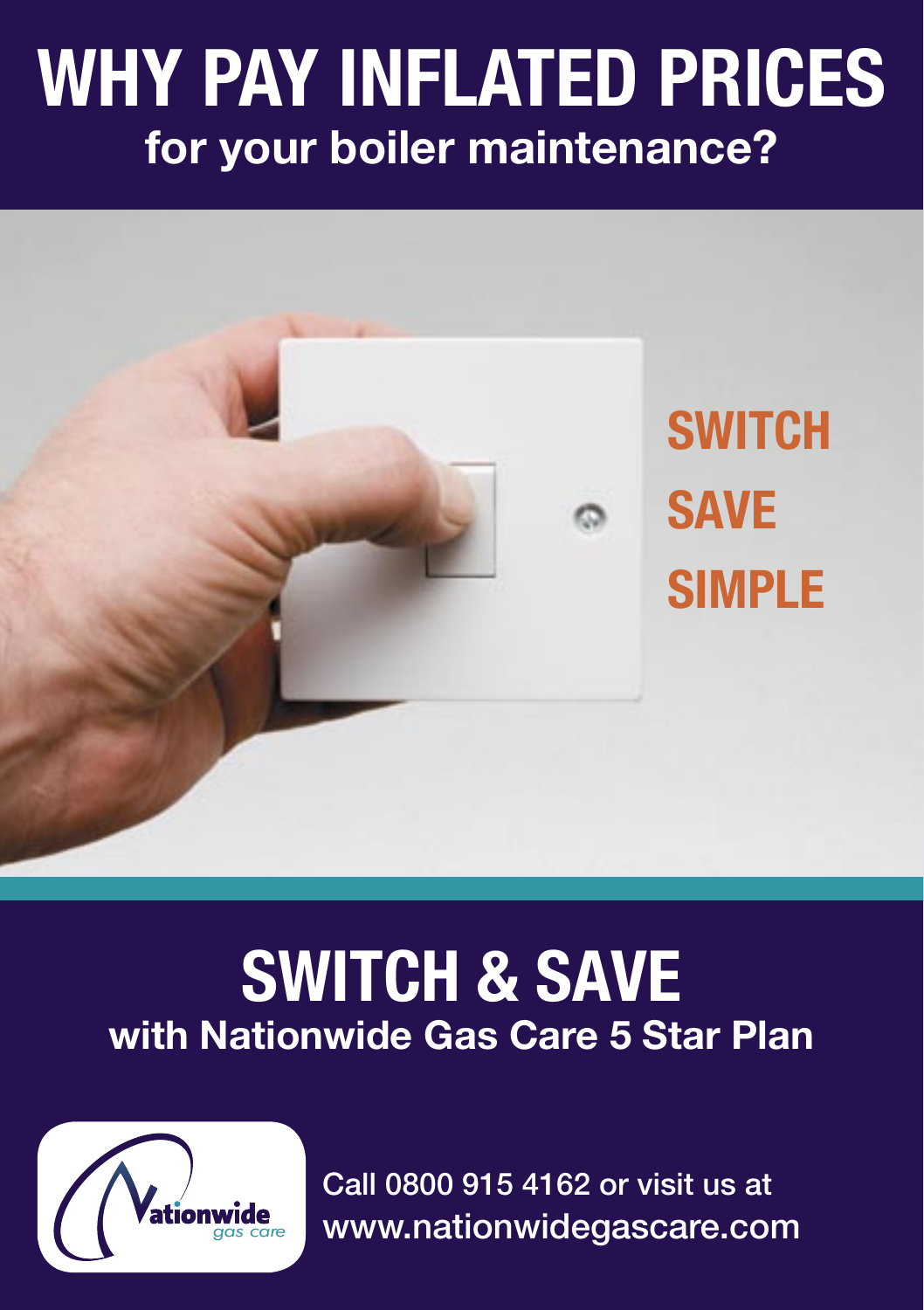



## WHY CHOOSE **NATIONWIDE GAS CARE?**

We asked our new customers what they did and didn't like about their previous boiler maintenance provider. They said that they:

### Don't like:

- Paying too much for not enough cover in their home.
- Paying too much for add-on cover (plumbing, drains, electrics etc).
- Call Centres and impersonal service.
- The annual service date being pushed back a month every year.
- An engineer being "in and out in 15 minutes" at the annual service.
- Remaining claim free and not being rewarded.
- Getting an expensive quote for a new boiler after paying for a maintenance plan for years.

### Do like:

• The reassurance of a big well known brand.

### That's why we:

- Are the biggest independent maintenance provider in Scotland and have our own dedicated staff.
- Keep our cost to a minimum ONLY £15.99 PER MONTH for full system cover and an annual boiler service.
- Give you £50 cashback every year that you don't make a claim.
- Provide further peace of mind services like Plumbing and Electrical cover should you require it.
- Provide personal service with a named local operator for you to contact.
- Make sure that your boiler is serviced at the same time each year by our local engineer.

### Still not sure?

Check the comparison table below and see for yourself what a great deal we are offering with our fully comprehensive cover.

|                                   | <b>Nationwide Gas Care</b><br>5 star plan | <b>British Gas</b><br>Homecare 400 |
|-----------------------------------|-------------------------------------------|------------------------------------|
| Nationwide cover                  |                                           |                                    |
| Free 24 hour helpline             |                                           | ×                                  |
| Service and safety check          | Annual, fixed date,<br>named engineer     | Annual, floating date              |
| <b>Ongoing No Claims Cashback</b> | £50 per year                              | ×                                  |
| Cost per month                    | £15.99                                    | £19.99                             |

### MAKE THE SWITCH

Making the switch is easy using our dedicated switching service... Call 0800 915 4162 or visit

## www.nationwidegascare.com

More cover for less money plus £50 cashback every year you don't make a claim.